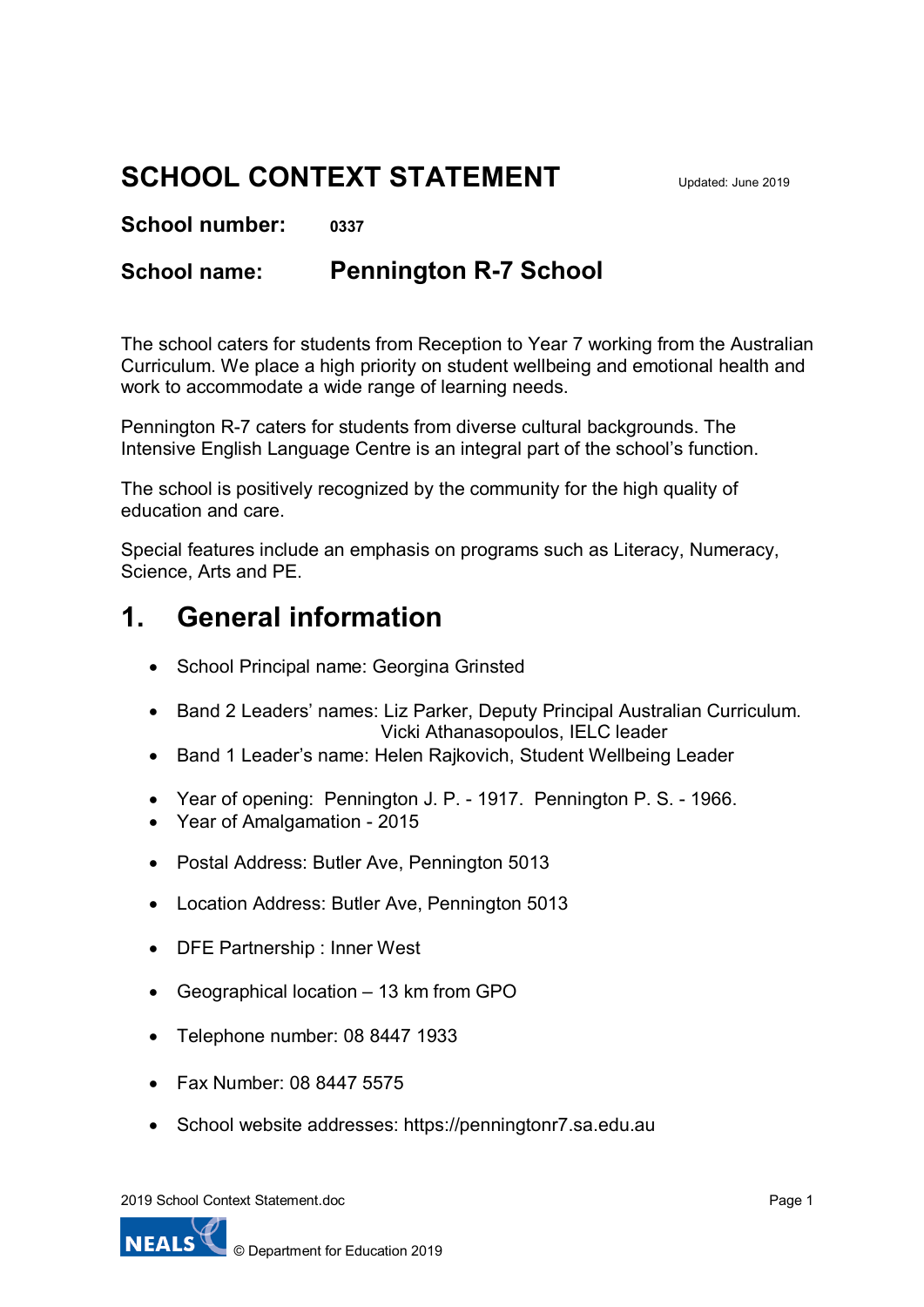• School e-mail addresses:

Pennington School R-7: [info@penningtonps.sa.edu.au](mailto:info@penningtonps.sa.edu.au)

• Pre-school attached: Pennington Children's Centre opened on this site in 2018

| Feb Enrolment<br>figures | 2015 | 2016 | 2017 | 2018 | 2019 |
|--------------------------|------|------|------|------|------|
| Reception                | 22   | 33   | 32   | 22   | 22   |
| Year 1                   | 34   | 32   | 20   | 36   | 37   |
| Year 2                   | 40   | 25   | 34   | 38   | 40   |
| Year 3                   | 31   | 42   | 29   | 21   | 22   |
| Year 4                   | 25   | 23   | 40   | 32   | 31   |
| Year 5                   | 30   | 28   | 25   | 37   | 34   |
| Year 6                   | 49   | 29   | 30   | 41   | 36   |
| Year 7                   | 32   | 49   | 34   | 28   | 25   |
| I.E.L.C.                 | 93   | 73   | 72   | 49   | 52   |
| Total                    | 355  | 334  | 315  | 304  | 299  |

• February FTE student enrolment:

- Student enrolment trends: Enrolments in mainstream have declined over time and fluctuate across the year due to high levels of transience as do enrolments in the I.E.L.C. classes as a result of changing government policies. (E.g. skilled migrant, family reunion, or redefined transport and enrolment eligibility). Students from the I.E.L.C. classes also frequently enrol at a mainstream school closer to their home when they have attained satisfactory Language and Literacy levels.
- Staffing numbers

Leadership

Principal: A05

Band 2: 2 positions (R-7 Curriculum Leader, I.E.L.C. Leader)

Band 1: Student Wellbeing Leader: 1.0 (R-7)

Teaching:

 $R - 2 = 5.0 \times FTE$ 

Yr.  $3-7 = 11.0 \times FTE$ 

 $IFLC = 4.0 x FTF$ 

Special Education = 1.2 FTE

2019 School Context Statement.doc Library =  $0.6$  FTE

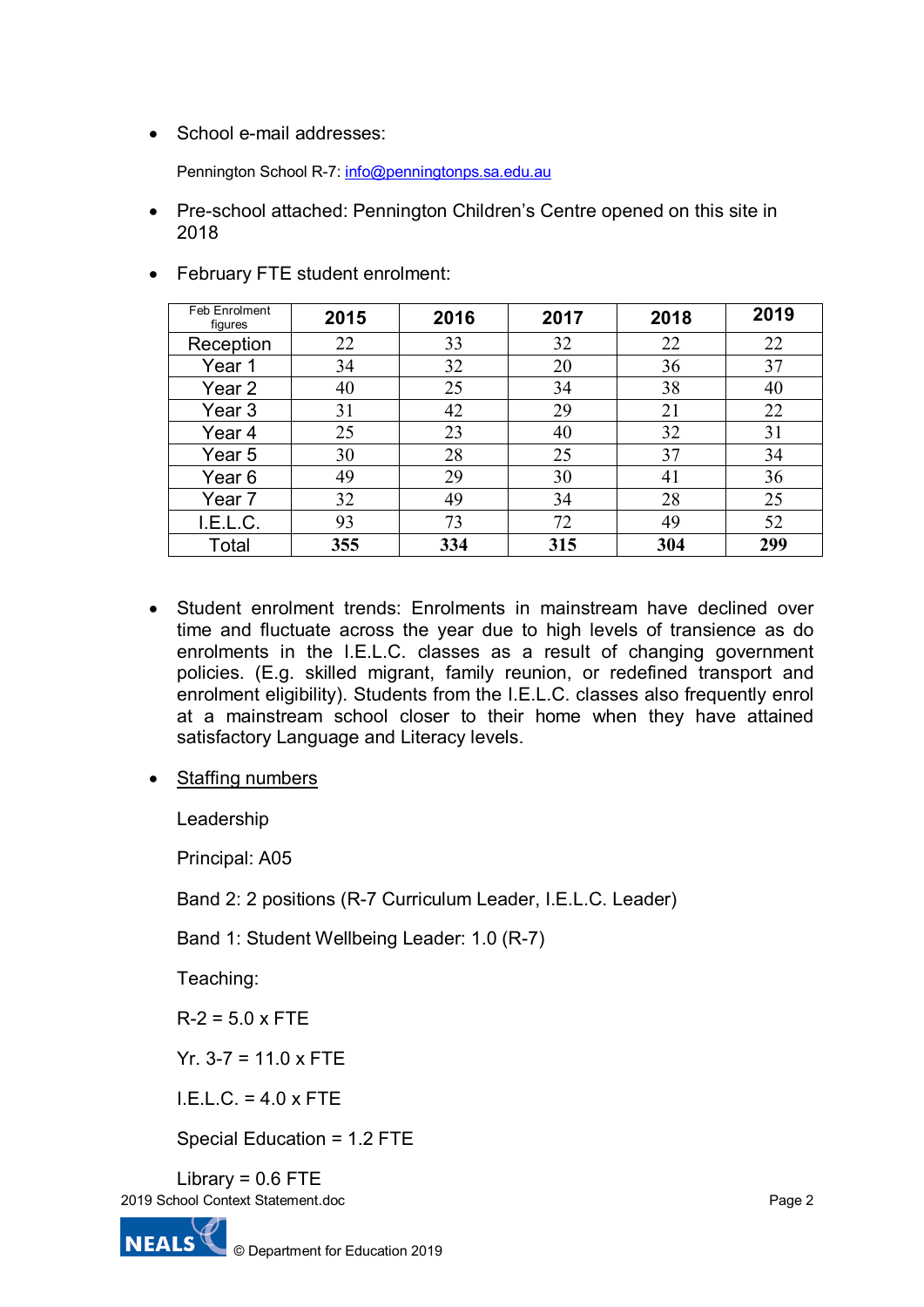$AFT = 0.6 FTF$ 

 $E.S.L = 0.9$  FTE

BSSO = 60 hours

SSO = 232.5 hours

- Public transport access: The school can be accessed using Adelaide Metro Bus number 230, on Addison Road, leaving a short walk to the school.
- Special site arrangements: Pennington R-7 is a member of the Inner West Partnership group.

## **2. Students (and their welfare)**

### General characteristics:

Pennington R-7 is a Category 2 school.

Pennington R-7 School is situated in the western suburbs of Adelaide. The school serves the suburbs of Pennington, Rosewater, Ottoway, Athol Park and Cheltenham.

The current enrolment (2019) is 298 made up of 242 mainstream students and 56 in the Intensive English Language Centre. Children travel from other suburbs to join I.E.L.C. programmes and leave the school once they have attained satisfactory Language and Literacy levels.

Transport to I.E.L.C. centres may be facilitated for students under 10 years of age and primary aged students with complexity of travel. The I.E.L.C. coordinator manages transport for this cohort.

Across the whole school, 74% of students come from Non English Speaking Backgrounds covering 47 nationalities and at least 40 languages. Approximately 65% receive School Card support (2015).

Approximately 21% of our students have an Aboriginal background.

Student well-being programs:

Child Protection, Social Skills and values education are taught in all classrooms to support the ethos of a safe, secure and caring learning environment. A whole school social education programme Play is the Way is implemented encouraging responsible and caring behaviour.

• Student support offered:

The school has a whole school literacy focus with a structured intervention program that facilitates specialist teacher and SSO support for students with special needs. This is complimented by the Special Education program, Aboriginal education program, English as n Additional Language and classroom support program. We also have a number of students who receive 1:1 support for Challenging Behaviour

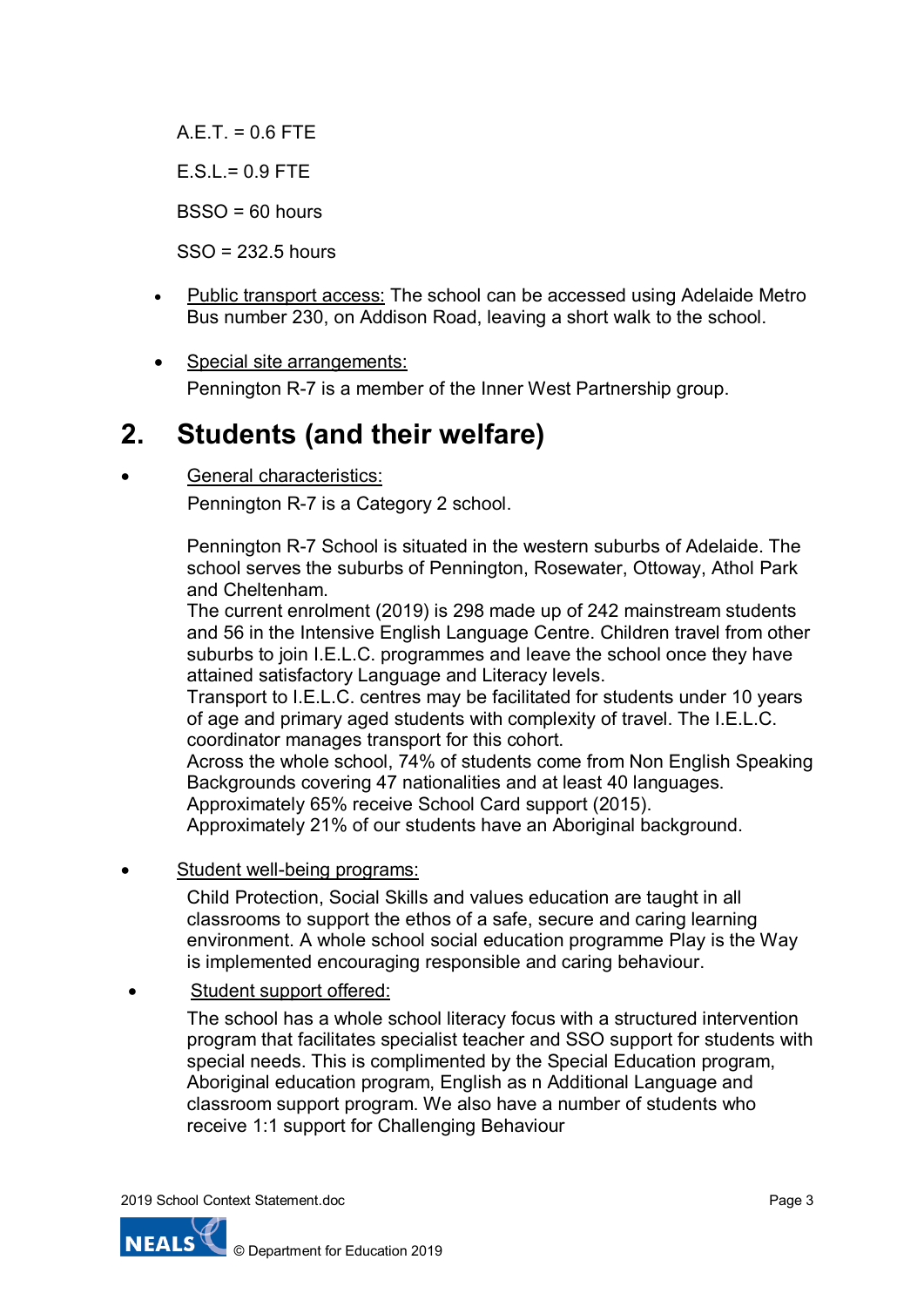• Student management:

The management of students on a day-to-day basis is the responsibility of the classroom teacher. Intervention by the Principal, other leaders or the School Counsellor occurs when the need arises. A whole School Behaviour Management Policy has been developed in order to maintain consistency across the school.

The school also supports students and their families by working closely with agencies such as Self CentaCare, Uniting Care Wesley, Novita, DCP Interagency Behaviour Support, C.A.M.H.S. and CAFHS and Grow Wellbeing.

Student government:

A Senior Leadership Executive are selected via an application process. 5 leadership structures exist with the support of identified teachers and include: Environmental Group, STEM, Discovery Centre (Library), Fundraising and ICT

PALLS (Play at lunch time leaders) organise lunch time activities for younger students.

Senior Leaders also take responsibility for whole school assemblies with the support of the Student wellbeing Leaders.

### Special programmes:

Physical Education and Health, Science, Dance and Drama are offered as Non Instruction Time lessons.

## **3. Key School Policies**

Site Improvement Plan and other key statements or policies:

### Core Business:

The core business of the school is to organize and facilitate learning within a safe and supportive environment, underpinned by equity and social justice principles. The development of a positive self esteem underlies all of our practices.

Our actions are guided by DfE and School Policies.

At Pennington, this involves:

- A balanced delivery of an inclusive and explicit curriculum to all students addressing Specific Learning Needs through the general classroom program and methodology.
- The school also provides special program support for children with learning difficulties.

The Goals identified in our Site Improvement Plan are:

- To improve students' writing with a focus on sentence structure, punctuation and vocabulary R-7
- To improve student achievement in Reading with a focus on explicitly teaching identified Language Comprehension and Word Recognition subskills.

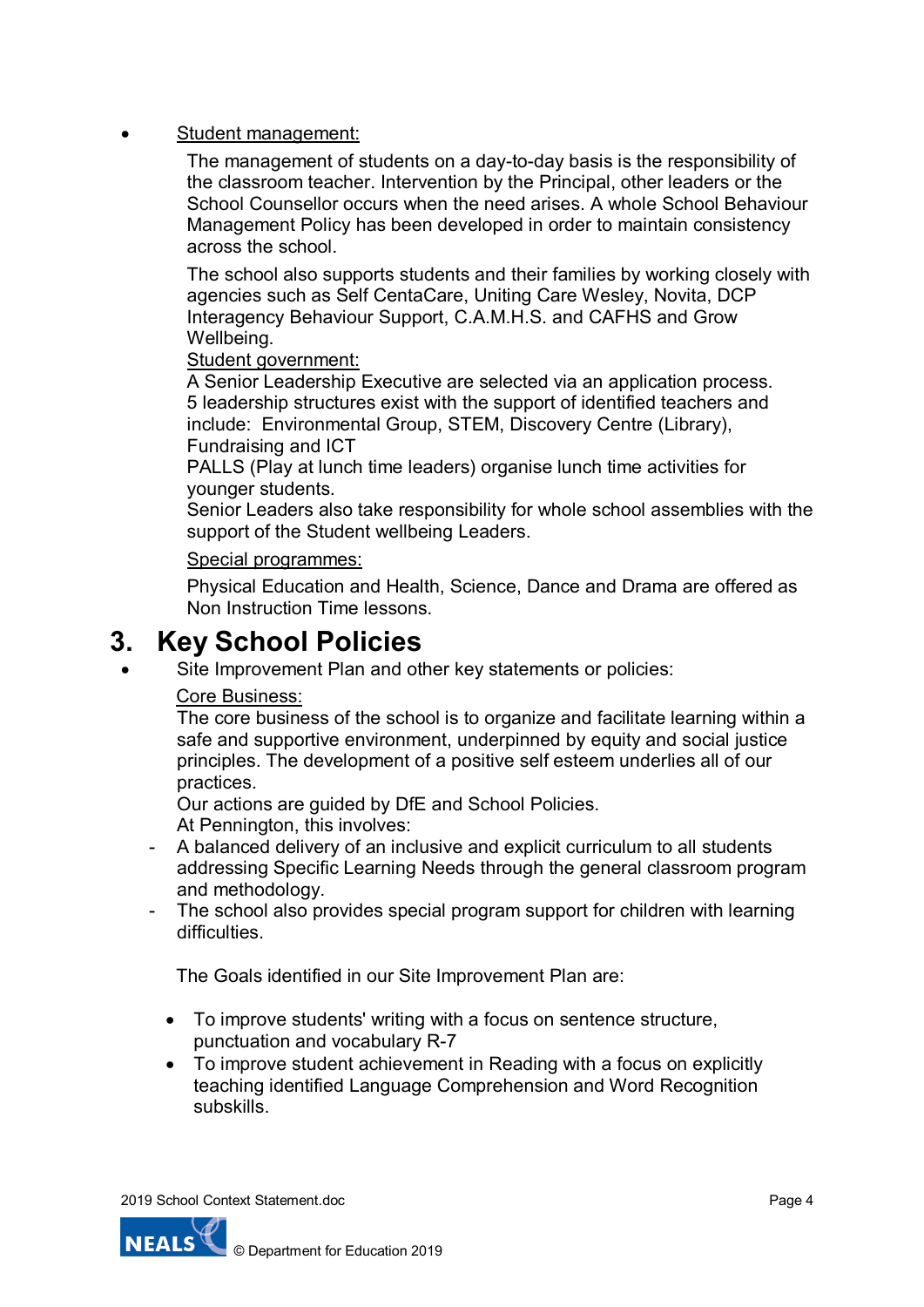### Challenge of Practice

#### Goal 1

We will explicitly teach writing using intentionally designed tasks that reflect the application of knowledge from How Language Works and include learning intentions, success criteria, formative assessment and feedback.

#### Goal 2

We will implement a consistent approach to the explicit teaching of reading evidenced by research of the Big 6 specifically:

Years R-2 Word recognition: Phonological Awareness/Decoding/Automaticity

Years 3-7 Language/Reading Skills and Strategies: Vocabulary/Language Structures/Verbal Reasoning

#### Recent key outcomes:

Whole school training and commitment to How Language Works as a pedagogy to support writing improvement R-7 (2018)

Introduction of Read, Write Inc. phonics program in R-2 classes (2019)

Whole staff training in the Simple View of Reading and a review of school practices in the teaching of Reading

## **4. Curriculum**

### Subject offered:

Students are currently engaged in seven areas of the curriculum with the exception of LOTE.

I.E.L.C. students engage in a core curriculum with modifications made to the Australian Curriculum content in line with learning needs.

Classes have specialist lessons in PE, Science, Dance and Drama and other subjects depending on availability of staff.

Literacy, Numeracy and Science have a high priority within all classes.

#### Curriculum Priorities:

STUDENT ENGAGEMENT AND WELLBEING A social learning programme is implemented across the school. Primary staff have done extensive training and implementation of Play is the Way.

LITERACY

Guided Reading practices are implemented 3-7. Words their Way is used in Primary classrooms. Many students R-7 participate in the Premier's Reading Challenge.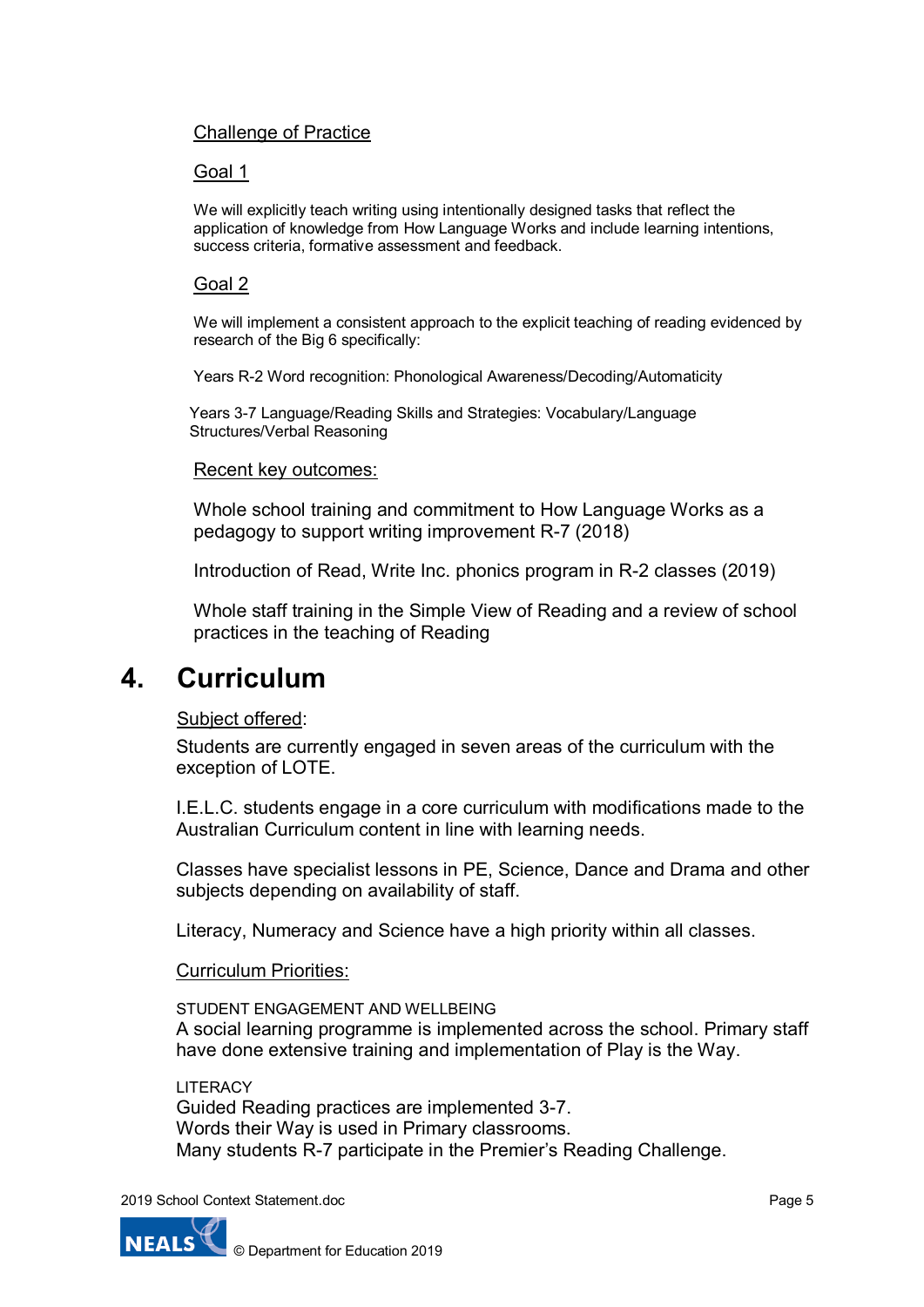EARLY YEARS (Literacy) Phonics is the basis of all Literacy teaching R-2 Read, Write Inc. is being implemented in all classes R-2

**NUMERACY** 

Staff have participated in extensive individual and whole school training and development in Numeracy.

For the last two years primary staff have worked extensively with a Numeracy Coach developing their knowledge, skills and practices using George Booker strategies and resources.

The school have developed a Scope and Sequence in Mathematics that is used consistently by all teachers R-7

•Special needs:

The Student at Risk Team (STAR group) monitor all vulnerable children in the school.

The school is currently developing 'One Plans' for all students identified as Students with Disability and Children in Care. ILPs for ATSI children will be transferred to the One Plan format in 2020

Small group and individual support is provided for students with special learning needs utilizing such programmes as Pre-Lit, Mini-Lit and Multi-Lit, Leveled Literacy Intervention, Quicksmart maths and Maths for Learning **Inclusion** 

Coordination, Social Skill development and Speech programs support students with these needs.

School Support Officers work with class teachers to support students with special needs either in class or they are withdrawn for short periods.

#### Special curriculum features:

All students R-7 have Physical Education, Dance, Drama and Science provided by specialist teachers as NIT each week.

• Teaching methodology:

Our belief and practice is based on:

- $\circ$  Constructivism using appropriate methodologies that cater for age, gender, abilities, learning styles of students.
- o Differentiated learning experiences that allow children multiple entry and exit points to the learning
- o Data and evidence about student achievement informs teacher practice.
- o Intervention for targeted groups with clearly identified needs.
- o Strategies that are based on democratic principles and provide for student voice.
- o Quality school processes.
- o Parent involvement, information and regular reporting.

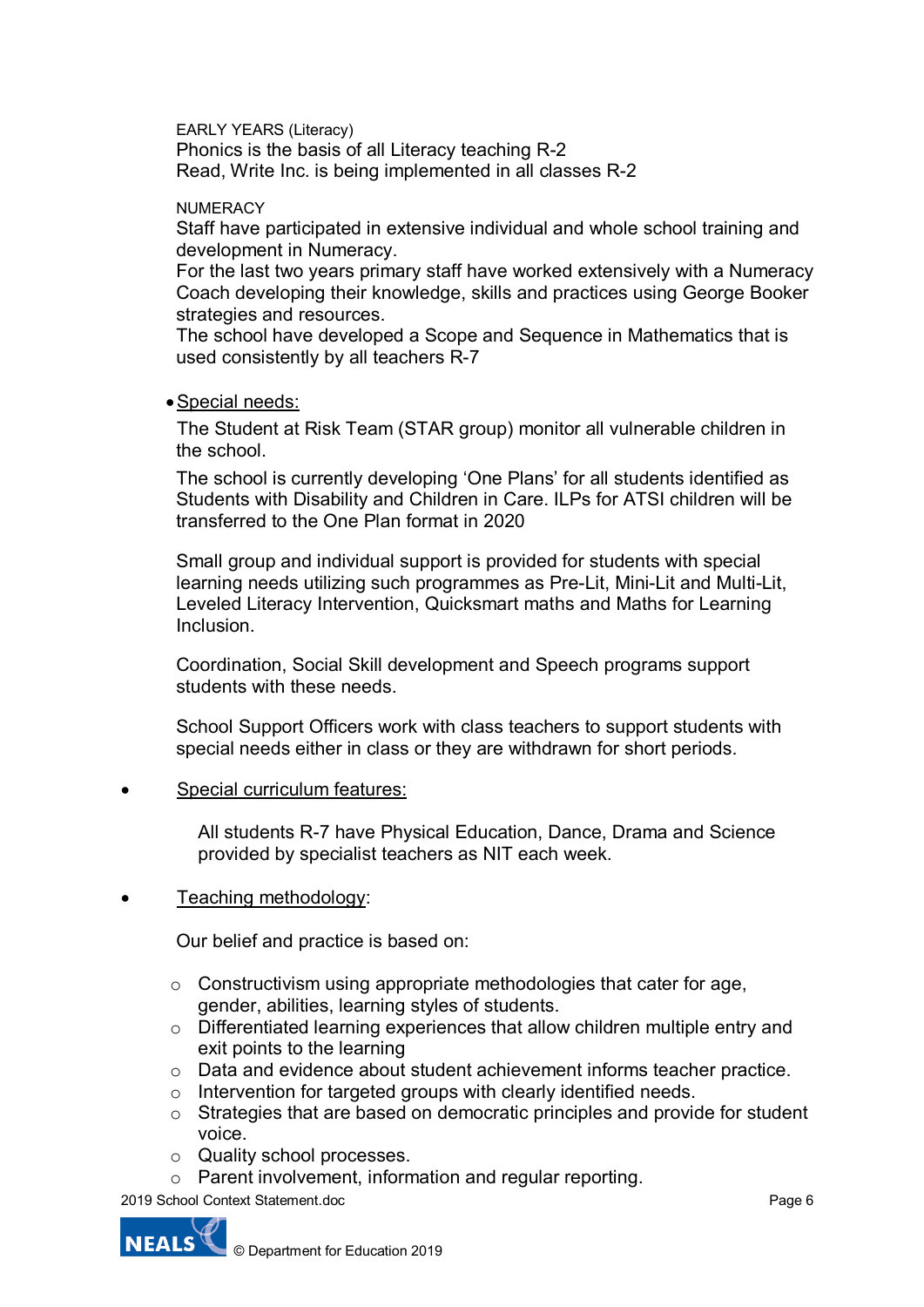- o Strategies that emphasise student self responsibility and independence.
- o The school uses the Taffel framework and Whole School Agreements in Numeracy and Literacy and is organized into Professional Learning Teams that undertake planned Learning Sprints using the work of Simon Break spear.
- Student assessment procedures and reporting:
	- The school provides formal written reports twice per year for mainstream classes in Terms 2 and 4
	- I.E.LC. students receive written reports on exit from the centre.
	- Parent-Teacher interviews are scheduled for late Term 1 and Term 3.
	- Running Records are used to monitor reading development.
	- Phonics is assessed each term for R-2 students.
	- PAT-R and PAT-M are used as diagnostic tools in Reading and Numeracy throughout the school.
	- NAPLAN data is analysed to determine whole school trends
	- The Well Being and Engagement Matrix, Maths Reporting Tool and Literacy Levels are used as ongoing assessment tools for students.
	- EDSAS/ Scorelink are used to enter school wide assessment data.

# **5. Sporting Activities**

Participation in a range of SAPSASA individual sports and carnivals is encouraged. There is a high level of participation in Netball, Hockey, Football, Lacrosse, Table Tennis, Soccer, Athletics and Basketball. There is an Annual Sports Day. A Swimming Program takes place for one week in second term. Year 7's participate in an Aquatics Program instead of swimming.

## **6. Other Co-Curricular Activities**

The Pennington school choir participates in the Primary Festival of Music. Throughout the year, there are whole school assemblies which focus on Multicultural Studies culminating in Harmony Day and Reconciliation Week activities and special assemblies. The school has an Environmental Education focus with a school garden programme. In 2019 the school is an entrant in Wakakiri.

# **7. Staff (and their welfare)**

### • Staff profile:

Limited turnover of staff. Staff are very dedicated with a mixture of age groups and experience. There is a limited number of male staff.

Leadership structure:

2019 School Context Statement.doc Principal Band 2 Leader (R-7 Curriculum)

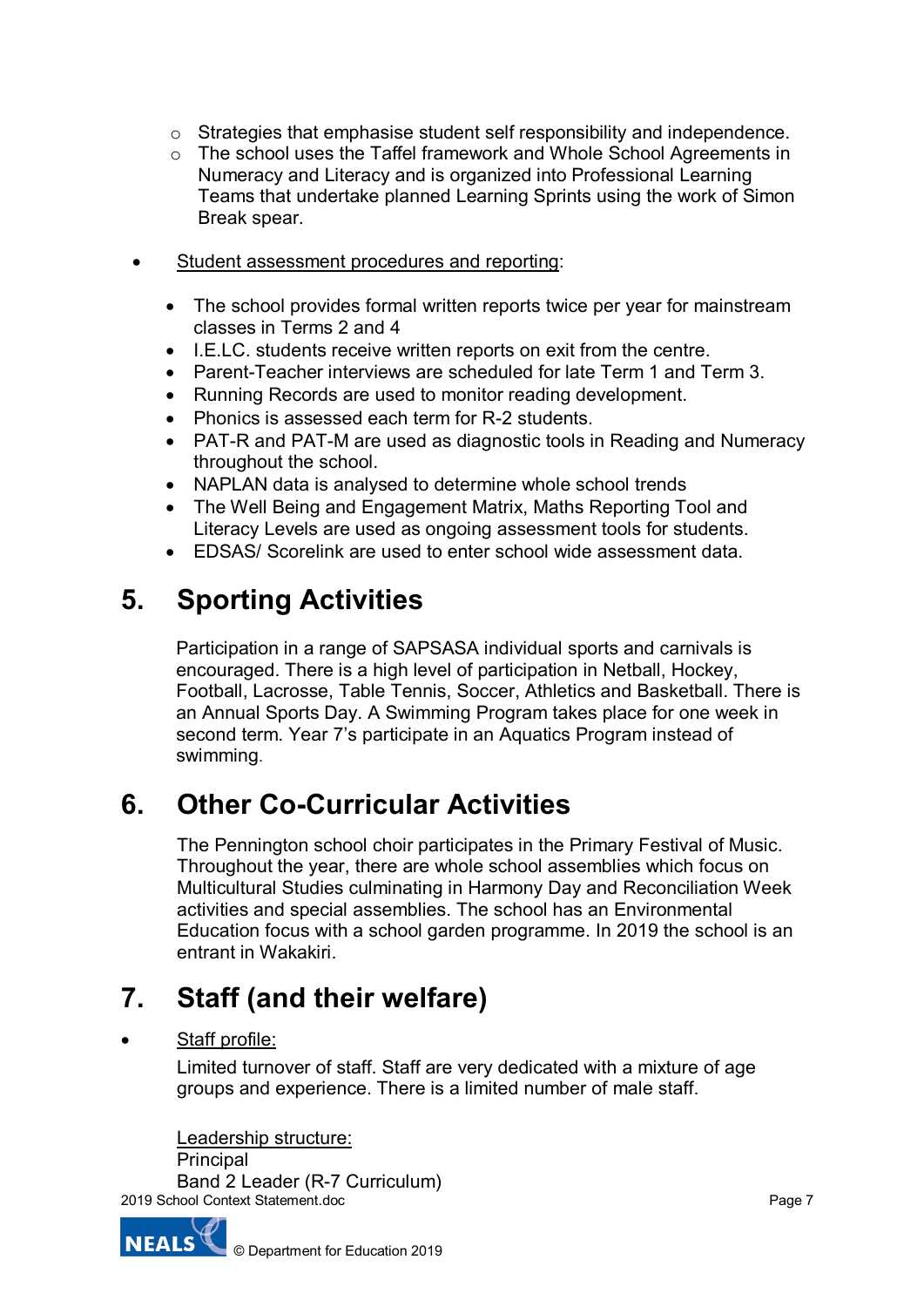Band 2 Leader (Intensive English Language Centre) Band 1 Leader (R-7 Student Wellbeing)

• Staff support systems

All teachers are expected to work as part of a Professional Learning Community. PAC meets to discuss leadership positions, NIT and other personnel issues. A staff manual provides up to date information on policies, procedures and expectations.

### • Performance Management

All staff participate in a Performance Management process which is designed to assist teachers in developing their capacity to teach and to develop necessary skills and knowledge for school service officers to support this work and receive feedback. There is an expectation that all staff will work with a line manager throughout the year on issues relating to their performance. This includes the development and implementation of a Personal Development Plan. The process for each individual employee is negotiated with the line manager at the beginning of the year. All processes are aligned with the Australian Teacher Performance and Development Framework and the Australian Professional Standards for Teachers.

• Access to special staff:

Instrumental music program staff provide instruction in flute, clarinet, trumpet, trombone, keyboard, percussion. DfE district based service providers including Speech, Guidance, Psychology and Interagency Support are accessed by leaders and teachers to support identified students

## **8. Incentives, support and award conditions for Staff**

Eleven staff have achieved Step 9.

# **9. School Facilities**

**Buildings and grounds:** 

Pennington is sited on a 2 hectare block. During 2019 the school is undergoing a major redevelopment of the main teaching block, administrative block and play spaces that will be completed in 2020.

The grounds are well maintained and the school, through its environmental program, has committed resources to developing a school garden. Buildings include a solid construction, two-storey building to which a single storey administration area is attached on its eastern end and a large recreation /assembly area on the western end; a new double transportable on the western side of the oval, a double portable building established as a creative arts space, and a free standing dental clinic. A Multipurpose Hall



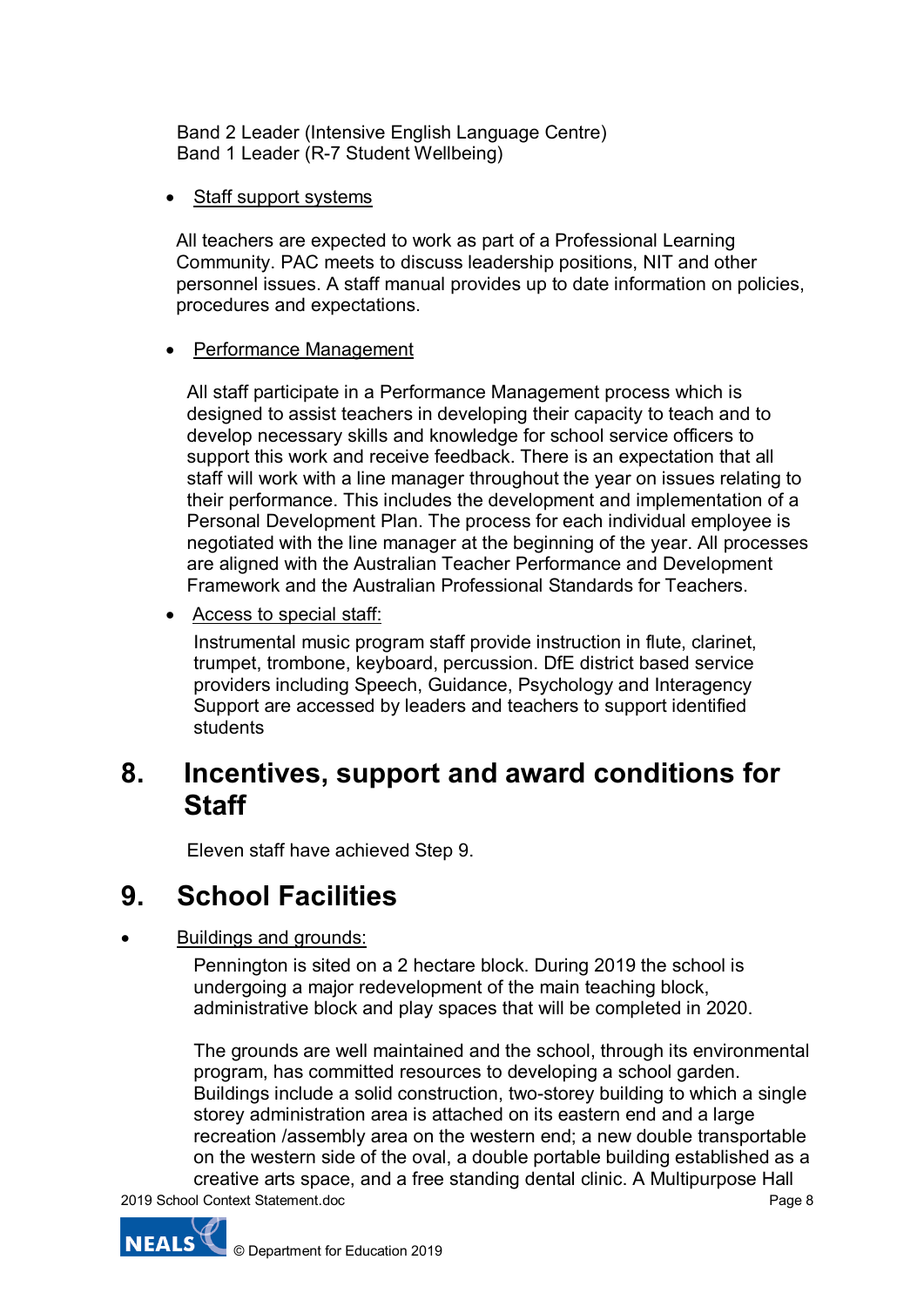and a newly completed STEM learning space complete the facilities.

All buildings are air conditioned and the main building has been equipped with solar panels.

Pennington Children's Centre was completed on the site in 2018 and is now operational providing a range of services from Birth to 8 years of age.

- Heating and cooling: Adequate heating and cooling exists throughout the site.
- Specialist facilities and equipment:

The school has a specialist Art Room, Music Room, Computer room, Kitchen, garden enclosure and new orchard. The new STEM facilities are adjacent to the Discovery Centre (library). All classrooms have been fitted with interactive white boards and laptops and other mobile devices are located in all classrooms.

Student facilities:

A canteen is situated on site in the kitchen of the school gym.

Staff facilities:

Admin Area, Staff Room and teacher prep areas.

• Access for students and staff with disabilities

The school has ramps and toilets that allow access to the school for people in wheelchairs at ground level. A lift for the two storey building will be installed as part of the major redevelopment currently underway.

• Access to bus transport

An Adelaide Metro bus services the area. Bus stops are located on Addison Road and Grand Junction Road which are approximately a five minute walk from the school.

# **10. School Operations**

• Decision making structures:

Decisions at Pennington R-7 School are made on the premise that they are binding to the staff. Staff members work for a consensus as a means of making decisions. Participation by all is essential to ensure democratic decisions are made. Participation by all, leads to ownership of decisions and promotes a whole school approach. The school has a clearly defined flow chart of decision making structures within the school. Decision Making forums and groups include: Weekly Staff Meetings, Leadership Team Meetings, P.L.C.'s, PAC, SSO Meetings and I.E.L.C. meetings.

### Regular publications:

A School Newsletter is published at three weekly intervals. There is an online staff notice board for daily notes and an intranet for notices to all staff. A variety of weekly staff bulletins are published. The school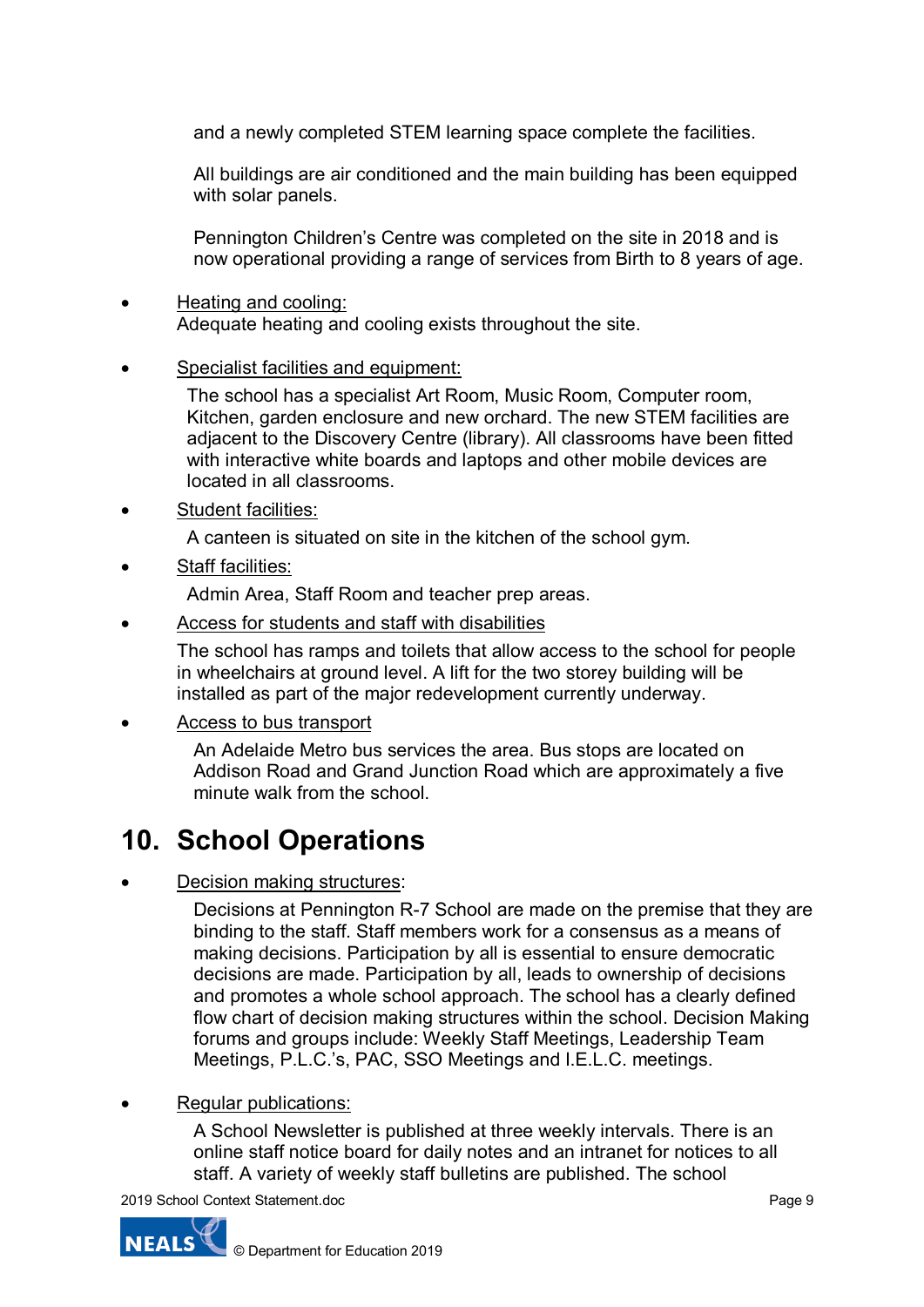subscribes to SMS Skoolbag.

School financial position:

The school supports site improvement plan priorities through the allocation of resources. Curriculum Leaders and key staff have the opportunity to apply for funds through budget submissions.

The school has a sound financial position.

Special funding:

The school applies for extra funding for special programs as appropriate. Including SOLAR grants to upgrade lighting, increase capacity of rainwater tanks and install solar panels on the main building.

Since our amalgamation in 2015 the school has received funding for a new Children's Centre, new STEM facilities and a total school upgrade.

# **11. Local Community**

General characteristics:

The school is located in the western suburbs. Approximately 74% of the students come from non-English speaking backgrounds covering 47 nationalities and over 40 languages. The school enrols many children from families who have come to Australia as a result of government refugee, migrant and family reunion policies. Many have fled war ravaged countries and some have spent time in refugee camps.

- Parent and community involvement: The school actively encourages parent participation within the school however community response is often very low.
- Feeder or destination schools:

Most reception enrolments come from the Pennington Children's Centre. Students leaving the school at the end of Year 7 generally enrol at either Woodville High School or Le Fevre High School. Other local care and educational facilities:

Neighbouring schools are Woodville High School and Woodville Gardens B-7 **School** 

• Commercial / Industrial and Shopping facilities: Arndale Shopping Centre is a short distance from the school. The new development of St Claire provides local shopping opportunities. The Port Adelaide precinct is a short distance from the school.

Other local facilities:

Local facilities include a Soccer Club and the Boh De Temple, which are located on the eastern and western boundaries of the school. Woodville